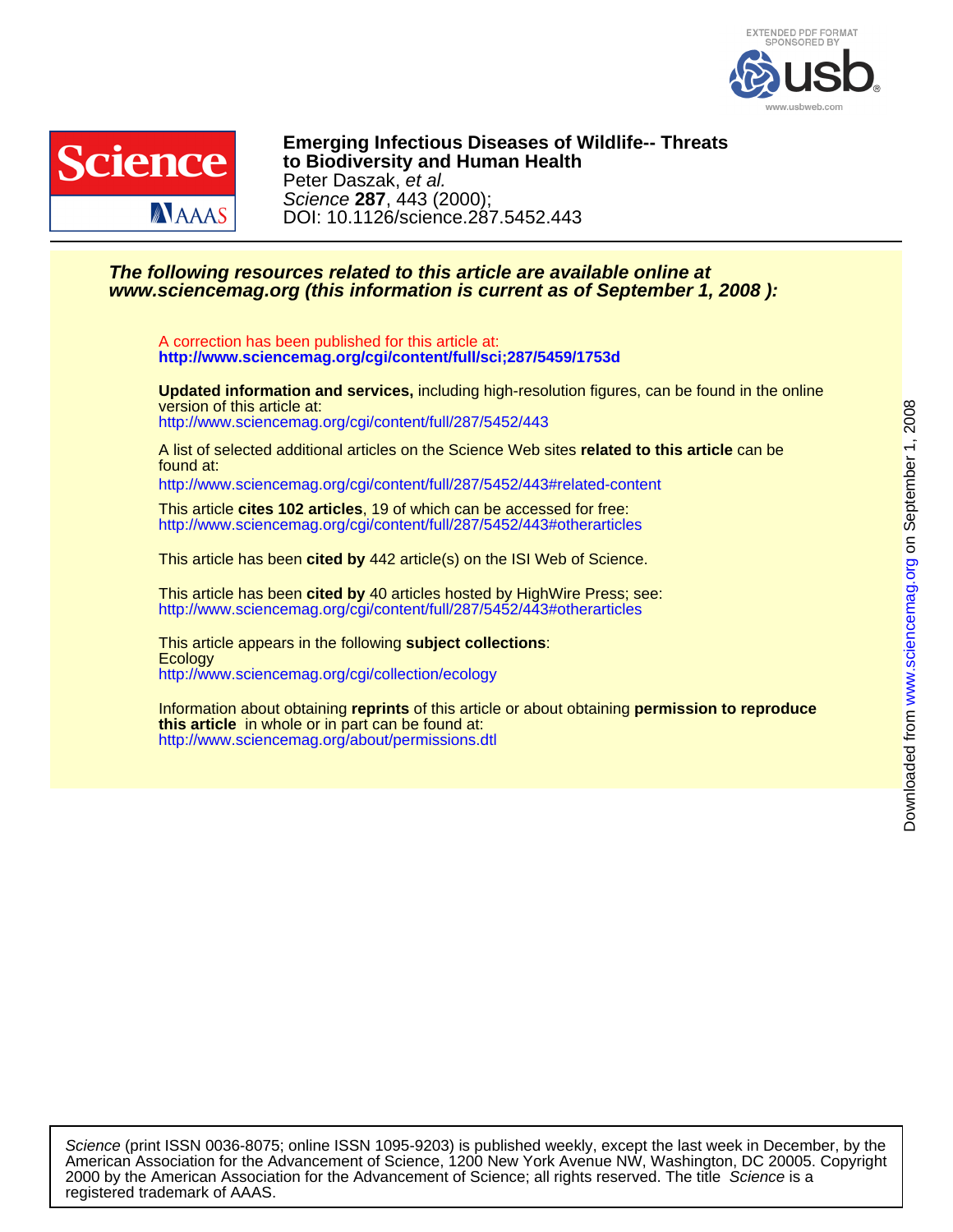

# Emerging Infectious Diseases of Wildlife— Threats to Biodiversity and Human Health

Peter Daszak,<sup>1, 2\*</sup> Andrew A. Cunningham,<sup>3</sup> Alex D. Hyatt<sup>4</sup>

Emerging infectious diseases (EIDs) of free-living wild animals can be classified into three major groups on the basis of key epizootiological criteria: (i) EIDs associated with "spill-over" from domestic animals to wildlife populations living in proximity; (ii) EIDs related directly to human intervention, via host or parasite translocations; and (iii) EIDs with no overt human or domestic animal involvement. These phenomena have two major biological implications: first, many wildlife species are reservoirs of pathogens that threaten domestic animal and human health; second, wildlife EIDs pose a substantial threat to the conservation of global biodiversity.

The past two decades have seen the emergence of pathogenic infectious diseases, such as acquired immunodeficiency syndrome, multidrug-resistant tuberculosis, and tick-borne diseases, which represent a substantial global threat to human health (*1*). Emergence is associated with a range of underlying causal factors (*1*, *2*). These include interactions with zoonotic pathogens within a host-parasite continuum between wildlife, domestic animal, and human populations (Fig. 1). In this review, we identify a number of EIDs that predominantly involve wildlife [(*3, 4*), Table 1, and Web table 1 (*5*)]. We define wildlife EIDs by applying criteria similar to those used to define human EIDs (*1*, *2*) and categorize them according to their specific characteristics that are "emerging" or novel (Table 2) and to their epizootiology.

#### **Wildlife EID, Past and Present**

Parallels between human and wildlife EIDs extend to early human colonization of the globe and the dissemination of exotic pathogens. In the same way that Spanish conquistadors introduced smallpox and measles to the Americas, the movement of domestic and other animals during colonization introduced their own suite of pathogens. The African rinderpest panzootic of the late 1880s and 1890s is a paradigm for the introduction, spread, and impact of virulent exotic pathogens on wildlife populations (*4*, *6*). This

<sup>1</sup>Institute of Ecology, University of Georgia, Athens, GA 30602, USA. <sup>2</sup>Infectious Disease and Pathology Activity, Division of Viral and Rickettsial Diseases, National Center for Infectious Diseases, Centers for Disease Control and Prevention, Atlanta, GA 30333, USA. <sup>3</sup>Institute of Zoology, Zoological Society of London, Regent's Park, London NW1 4RY, UK. <sup>4</sup>Australian Animal Health Laboratory, CSIRO, Private Bag 24, Geelong, Victoria 3220, Australia.

\*To whom correspondence should be addressed. Email: daszak@uga.edu

highly pathogenic morbillivirus disease, enzootic to Asia, was introduced into Africa in 1889. The panzootic front traveled 5000 km in 10 years, reaching the Cape of Good Hope by 1897, extirpating more than 90% of Kenya's buffalo population and causing secondary effects on predator populations and local extinctions of the tsetse fly. Populations of some species remain depleted and the persistence of rinderpest in eastern Africa continues to threaten bovid populations.

Pandemics of cholera, influenza, and other diseases seriously impact human populations. Such clear-cut panzootic outbreaks of diseases in wildlife are probably rare events, but a lack of awareness and reporting, particularly during the earlier decades of European expansion, almost certainly belies their true extent. Historically, wildlife diseases have been considered important only when agriculture or human health have been threatened. However, because of outbreaks of disease in endangered



species (*7*), increasing veterinary involvement (*8*, *9*), and advances in host-parasite population biology (*4*, *10*), the threat of wildlife diseases is now taken more seriously (*11–13*).

#### **Common Causal Themes**

The increasing number of wildlife EIDs may reflect increasing vigilance, but parallels between causal factors driving the emergence of human and wildlife EIDs suggest that this trend is valid (*14*) (Fig. 1). Disease emergence most frequently results from a change in ecology of host, pathogen, or both (*15*). Human population expansion has driven the emergence of EIDs via increasing population density, especially in urban areas (dengue, cholera), and encroachment into wildlife habitat (Ross River virus disease) (*2*, *16*). This encroachment may have been a key factor in Africa for the global emergence of Marburg and Ebola viruses and human immunodeficiency virus (HIV) (*2*, *17*). Pressures of human encroachment on shrinking wildlife habitat also cause increased wildlife population densities and the emergence of wildlife EIDs (*11–13*, *18*). The international movement of livestock and modern agricultural practices have led to EIDs such as rinderpest in Africa and bovine spongiform encephalitis (BSE) in Europe. Similar situations occur in wildlife populations managed either in situ or in captivity. The extent of in situ management may be substantially underestimated. Recent analysis (*19*) suggests that 15,000 tons of pea-

**Fig. 1.** The host-parasite ecological continuum (here parasites include viruses and parasitic prokaryotes). Most emerging diseases exist within a host and parasite continuum between wildlife, domestic animal, and human populations. Few diseases affect exclusively any one group, and the complex relations between host populations set the scene for disease emergence. Examples of EIDs that overlap these categories are canine distemper (domestic animals to wildlife), Lyme disease (wildlife to humans), cat scratch fever (domestic animals to humans) and rabies (all three categories). Arrows denote some of the key factors driving disease emergence.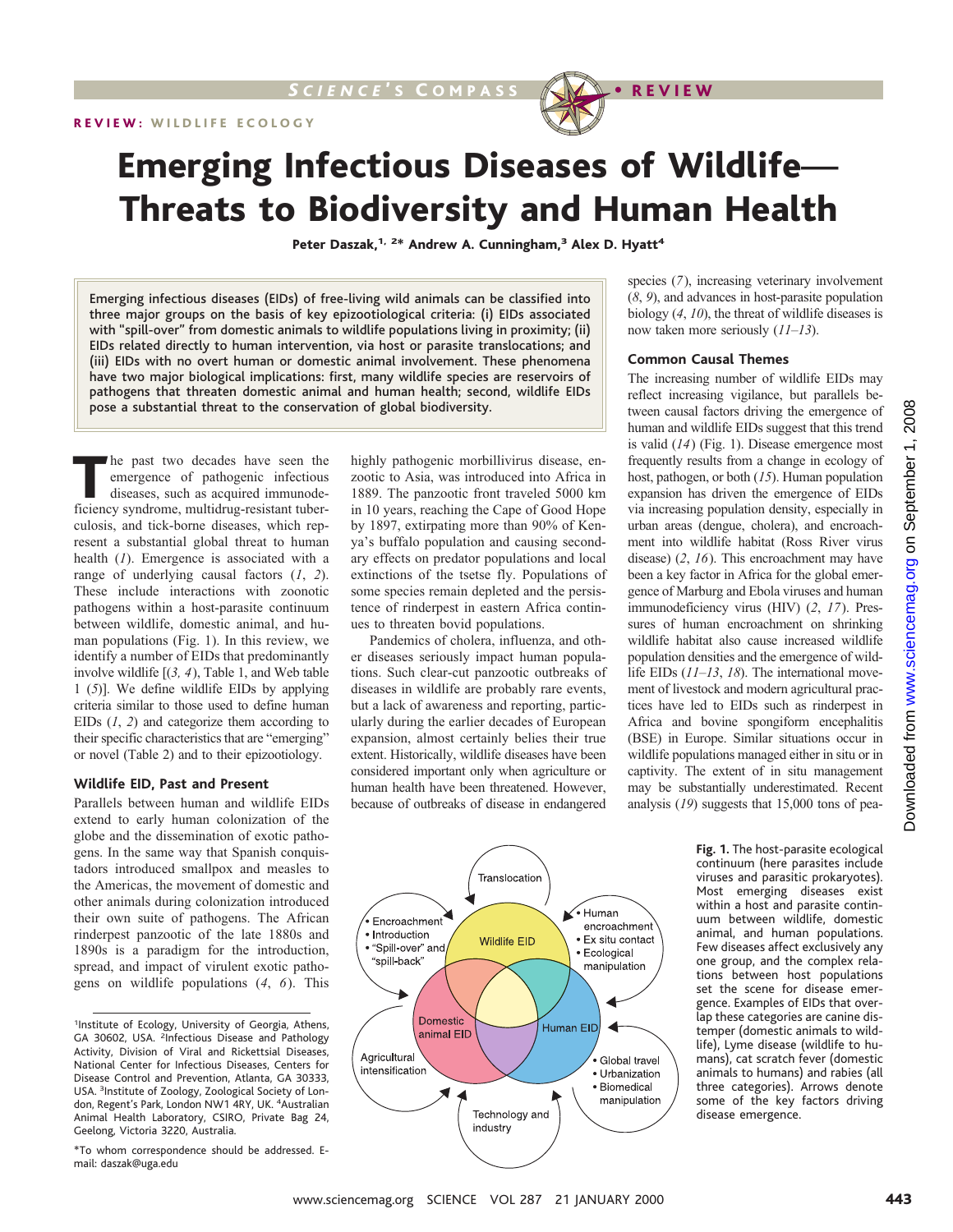## *S CIENCE* ' S C OMPASS

nuts are fed annually to United Kingdom garden birds. This form of provisioning has led to the emergence of infection by *Salmonella typhimurium* DT40 and *Escherichia coli* 086: K61 in Britain and *Mycoplasma gallisepticum* in the United States. because of a high density and diversity of birds at feeding stations (*19*). The maintenance of brucellosis in bison in the Grand Teton National Park (United States) is related to the presence of disease in managed sympatric elk (*20*). Even changes in arable farming may lead to disease emergence, such as the shift in agriculture from the eastern United States to the Midwest, which allowed reforestation of New England, providing the conditions for Lyme disease emergence (*21*).

Anthropogenic global climate change is likely to cause major changes to the geographic range and incidence of arthropod-borne infectious diseases. Expansion of mosquito vector geographical ranges has been proposed to explain the reemergence of malaria and dengue in South America, central Africa, and Asia during the 1980s and 1990s (*22*). Similarly, the biting midge vector for African horse sickness (AHS) and bluetongue has recently invaded Europe and North Africa (*23*).

### **Spill-Over and "Spill-Back"**

The transmission of infectious agents from reservoir animal populations (often domesticated species) to sympatric wildlife, termed

**Table 1.** Selected emerging\* infectious diseases (EIDs) of humans and terrestrial wildlife, classified to demonstrate degrees of involvement of humans, domesticated animals, and wildlife. Taken together with those mentioned in text, this list is representative, and examples are chosen purely to demonstrate the range of pathogens, hosts, and factors under-

range of wildlife EIDs. Spill-over is a particular threat to endangered species, because the presence of infected reservoir hosts can lower the pathogen's threshold density and lead to local (population) extinction (*8*, *9*, *11*). Populations of the African wild dog (*Lycaon pictus*) have been declining since the 1960s. This species is now endangered and, with a fragmented population of less than 5000, is susceptible to stochastic events such as disease outbreaks. Wild dogs became extinct in the Serengeti in 1991, concurrent with epizootic canine distemper in sympatric domestic dogs (*18*, *24*). Rabies has also caused mortality of wild dogs, and a viral variant

spill-over, underpins the emergence of a

lying emergence. The expanded table (Web table 1) is available as supplementary material (*5*). EIDs that involve only humans, both humans and domesticated animals, or domesticated animals only are not included. EIDs of marine environments are covered in a separate, related paper (*3*).

| Disease and<br>class of EID+                                  | Pathogen                                                                              | Hosts <sup>+</sup>                                                                    | Geography of<br>emergence                           | Impact on wildlife<br>populations                                                                                                   | Factors associated<br>with emergence                                                                                                                         | Refs.   |
|---------------------------------------------------------------|---------------------------------------------------------------------------------------|---------------------------------------------------------------------------------------|-----------------------------------------------------|-------------------------------------------------------------------------------------------------------------------------------------|--------------------------------------------------------------------------------------------------------------------------------------------------------------|---------|
|                                                               |                                                                                       | Humans-domestic animals-wildlife                                                      |                                                     |                                                                                                                                     |                                                                                                                                                              |         |
| Hendra virus disease 1                                        | Hendra virus<br>(paramyxovirus)                                                       | Humans, horses, fruit bat<br>reservoir                                                | Australia,<br>Papua New<br>Guinea                   | Unknown                                                                                                                             | Unknown                                                                                                                                                      | (16)    |
| Nipah virus disease 1                                         | Nipah virus<br>(paramyxovirus)                                                        | Humans, domestic pigs<br>and dogs, fruit bats                                         | Malaysia and<br>Singapore                           | Unknown                                                                                                                             | Unknown                                                                                                                                                      | (45)    |
| Cryptosporidiosis 4                                           | Cryptosporidium<br>parvum (protozoan<br>parasite)                                     | Humans, cattle, wild<br>rodents and other<br>mammals                                  | Europe, USA                                         | Unknown                                                                                                                             | Farming practices,<br>emergence of<br>HIV, cross-<br>species transfer                                                                                        | (36)    |
|                                                               |                                                                                       | Humans-wildlife                                                                       |                                                     |                                                                                                                                     |                                                                                                                                                              |         |
| Hantavirus pulmonary<br>syndrome 1                            | Sin Nombre and other<br>strains of hantavirus                                         | Humans, Peromyscus spp.,<br>and other rodents                                         | Americas, esp.<br>SW USA                            | Probably little<br>impact                                                                                                           | <b>ENSO</b> event and<br>human<br>encroachment                                                                                                               | (37)    |
| Marburg virus and<br>Ebola virus<br>hemorrhagic fever 1       | (bunyaviruses)<br>Marburg and Ebola<br>virus (filoviruses)                            | Humans and nonhuman<br>primates, insectivorous or<br>fruit bat reservoir<br>suspected | Sub-Saharan<br>Africa,<br>Indonesia,<br>Philippines | High mortality in<br>captive and wild<br>nonhuman<br>primates                                                                       | Marburg:<br>translocation of<br>infected<br>monkeys for lab<br>research; Ebola:<br>contact with<br>infected human<br>or nonhuman<br>carcasses or<br>patients | (17)    |
| Human monocytotropic<br>granulocytotropic<br>ehrlichioses 1.4 | Ehrlichia chaffeensis, E.<br>phagocytophila and<br>E. equi (tick-borne<br>rickettsia) | Humans, cervids, horses,<br>dogs and others                                           | USA, Europe,<br>Africa                              | Apparently little<br>impact, but<br>underresearched                                                                                 | Uncertain                                                                                                                                                    | (64)    |
| Plague 4                                                      | Yersinia pestis<br>(bacterium)                                                        | Humans, wide range of<br>mammalian (especially<br>rodent) hosts                       | Panglobal,<br>notably<br>India, SW<br><b>USA</b>    | High mortality in<br>prairie dog<br>towns during<br>epizootics<br>leading to<br>declines in<br>endangered<br>black-footed<br>ferret | Enzootic foci are<br>remnants of last<br>panzootic<br>outbreak in<br>early 1900s                                                                             | (65)    |
|                                                               |                                                                                       | Domestic animals-wildlife                                                             |                                                     |                                                                                                                                     |                                                                                                                                                              |         |
| Canine distemper 3                                            | Canine distemper virus<br>(morbillivirus)                                             | Wide range of carnivores                                                              | USA, Africa                                         | Extinction of<br>African wild dog<br>and black-footed<br>ferret<br>populations;<br>threat to<br>Ethiopian wolf                      | Spill-over from<br>domesticated<br>dogs                                                                                                                      | (7, 24) |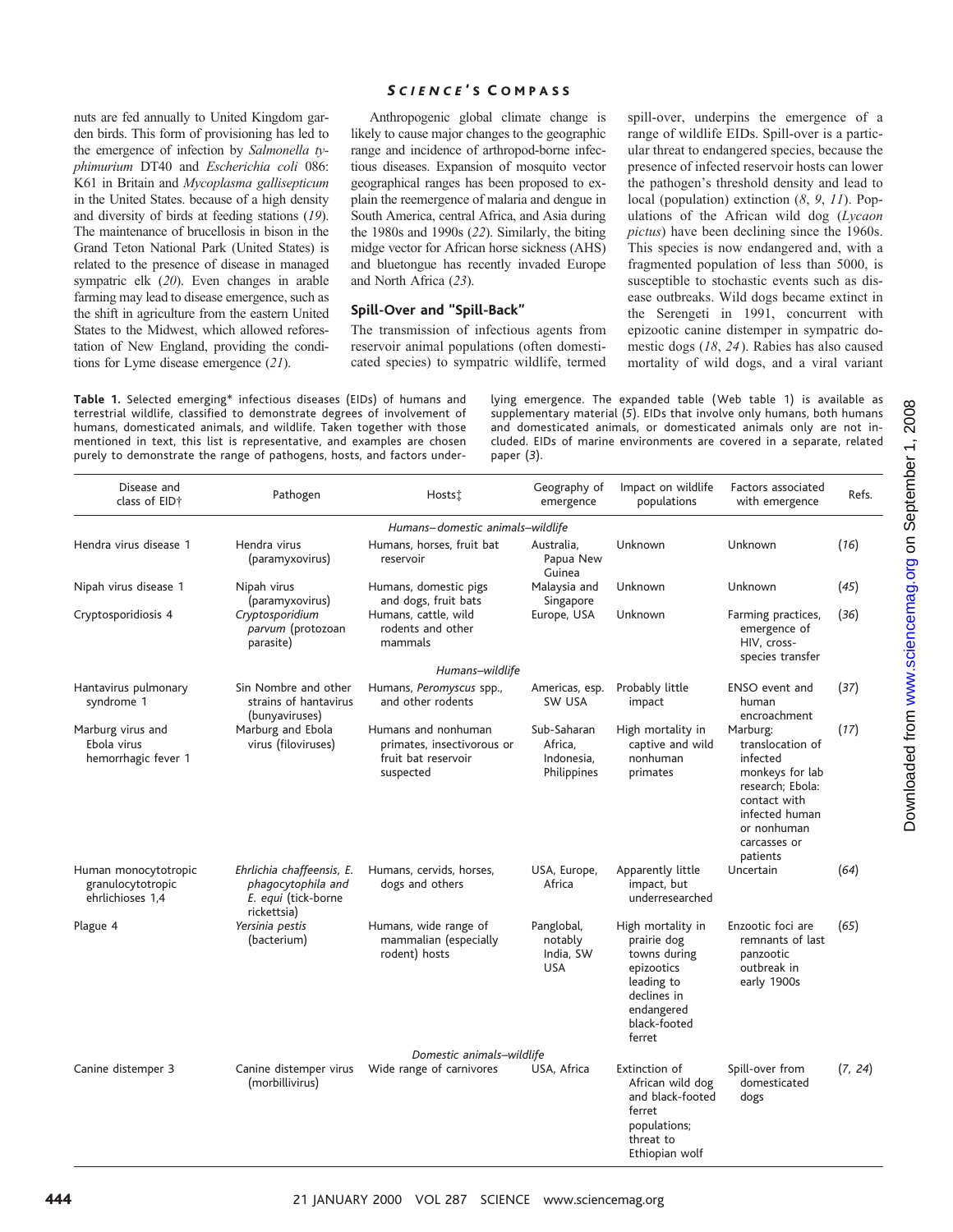common in sympatric domestic dogs has been identified from one such incident (*25*). The geographic expansion of human populations and the consequent encroachment of domestic dog carriers may explain the emergence and impact of rabies in wild dogs in the Serengeti (*25*).

Spill-over epizootic outbreaks represent a serious threat both to wildlife and, via reverse spill-over ("spill-back"), to sym-

#### *S CIENCE* ' S C OMPASS

patric populations of susceptible domesticated animals. Brucellosis was probably introduced into America with cattle. In Yellowstone National Park (United States), the presence of this disease in elk and bison is considered a potential threat to domesticated cattle grazing at the park boundaries (*20*). Other examples of spill-over infections include sarcoptic mange in foxes (Europe) and wombats (Australia) and bovine

tuberculosis (global). The latter threatens to spill back to domestic livestock (*8*, *9*) and, ultimately, to humans.

#### **Emergence Owing to Host or Parasite Translocations**

The translocation of wildlife for conservation, agriculture, and hunting occurs on a global scale, with an inherent risk of exposure of wildlife species to exotic infectious agents

**Table 1.** (*continued*)

| Disease and<br>class of EID†                    | Pathogen                                                                 | Hosts‡                                                                                   | Geography of<br>emergence                           | Impact on wildlife<br>populations                                                                           | Factors associated<br>with emergence                                                                                              | Refs.    |
|-------------------------------------------------|--------------------------------------------------------------------------|------------------------------------------------------------------------------------------|-----------------------------------------------------|-------------------------------------------------------------------------------------------------------------|-----------------------------------------------------------------------------------------------------------------------------------|----------|
|                                                 |                                                                          | Humans-domestic animals-wildlife (continued)                                             |                                                     |                                                                                                             |                                                                                                                                   |          |
| Canine parvovirus disease 1                     | Canine parvovirus                                                        | Canids                                                                                   | Europe, USA                                         | Suspected cause<br>of gray wolf<br>population<br>declines; threat<br>to Ethiopian<br>wolf                   | Evolution of novel<br>strain, contact<br>with domestic<br>dogs                                                                    | (66)     |
| Varroasis 2                                     | Varroa jacobsoni<br>(mite)                                               | Wild and domesticated<br>honeybees                                                       | Panglobal<br>except<br>Australasia<br>and C. Africa | Catastrophic mass<br>mortality, e.g.,<br>75% loss of<br>feral colonies in<br>California                     | Introduction of<br>hosts into<br>enzootic region                                                                                  | (28)     |
| Neurotropic velogenic<br>Newcastle disease 2    | Newcastle disease<br>virus<br>(paramyxovirus)                            | Double-crested cormorants,<br>pelicans, gulls, poultry                                   | Canada, USA                                         | High mortality<br>rates (up to 80<br>to 90%)                                                                | Unknown                                                                                                                           | (67)     |
| Sarcoptic mange 2                               | Sarcoptes scabiei<br>(mite)                                              | Mammals                                                                                  | Australia, UK,<br>Sweden                            | Recent threat to<br>wildlife in<br>Sweden;<br>emerging threat<br>to wombats in<br>Australia                 | Dispersal of<br>infected<br>wildlife;<br>domestic<br>dog-wildlife<br>interactions                                                 | (68)     |
| Amphibian<br>chytridiomycosis 1                 | Batrachochytrium<br>dendrobatidis<br>(fungus)                            | Wild animals only<br>Range of amphibian species,<br>including anurans and<br>salamanders | Australia,<br>Central<br>and North<br>America       | Mass mortalities,<br>population<br>declines, local<br>and possibly<br>global<br>extinctions                 | Unknown;<br>evidence<br>indicates<br>introduced<br>pathogen and<br>possibly<br>associated with<br>climate change<br>in C. America | (40, 41) |
| Viral chorioretinitis<br>"Kangaroo blindness" 1 | Wallal virus and<br>possibly Warrego<br>virus; vector-borne<br>orbivirus | Kangaroo spp.                                                                            | Australia                                           | Substantial<br>mortalities                                                                                  | Unknown;<br>possibly<br>weather related                                                                                           | (69)     |
| Crayfish plague 2                               | Aphanomyces astaci<br>(fungus)                                           | Crayfish                                                                                 | Europe                                              | High mortality<br>rates with<br>population<br>declines,<br>threatening<br>native species<br>with extinction | Introduction of<br>infected North<br>American<br>crayfish (in<br>which the<br>infection is<br>enzootic and<br>nonlethal)          | (70)     |
|                                                 |                                                                          | Captive wild animals                                                                     |                                                     |                                                                                                             |                                                                                                                                   |          |
| Steinhausiosis                                  | Steinhausia sp.<br>(protozoan parasite)                                  | Partula snails                                                                           |                                                     | Global extinction<br>of P. turgida                                                                          | Unknown                                                                                                                           | (54, 55) |
| Avian malaria                                   | Plasmodium spp.<br>(protozoan<br>parasites)                              | <b>Birds</b>                                                                             |                                                     | High mortality in<br>susceptible<br>species, e.g.,<br>penguins                                              | Translocation of<br>naïve animals<br>to enzootic<br>regions                                                                       | (71)     |
| Pneumonia                                       | Ophidian<br>paramyxovirus                                                | Snakes                                                                                   |                                                     | Epizootics with<br>high mortality<br>rates                                                                  | Unknown                                                                                                                           | (72)     |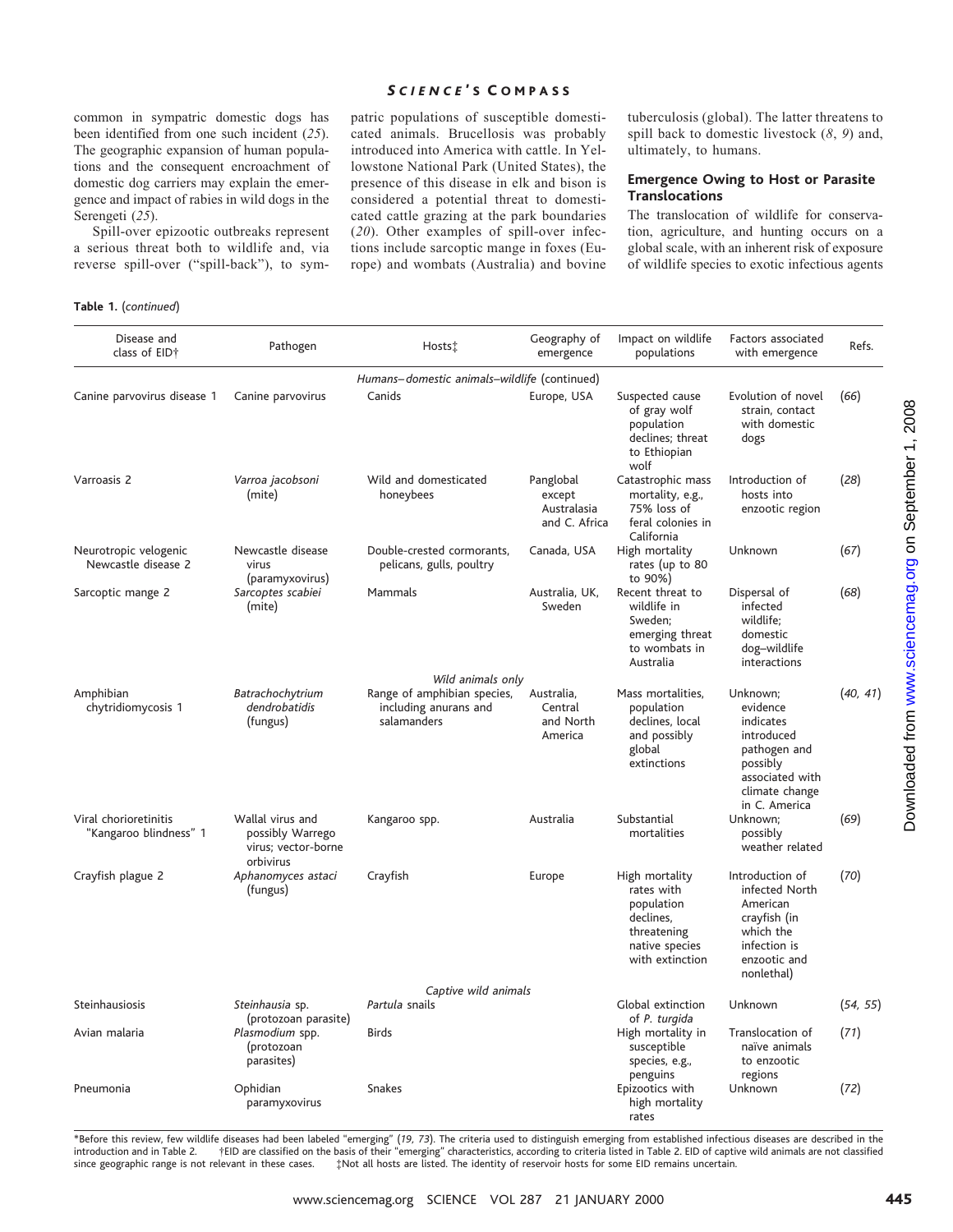(*4*, *8*, *9*). Translocation and introduction of animals to new geographic regions correspond to increased human global travel and commerce as underlying factors for infectious disease emergence (*2*, *14*). The translocation of fish, and possibly amphibians, may have driven the emergence of ranavirus epizootics as threats to freshwater fish and wild herpetofauna (*26*). Similarly, a rabies epizootic in the mid-Atlantic region of the United States resulted from translocation of infected raccoons from a southeastern U.S. enzootic focus (*27*). The introduction of potential hosts into new geographic areas without co-introduction of pathogens can also result in disease emergence. For example, varroasis, a disease of honeybees caused by the mite *Varroa jacobsoni*, spread globally (except Australia) after the European honeybee (*Apis mellifera*) was introduced into Asia (*28*).

This form of emergence is a particular concern to conservation programs that bring allopatric endangered species into close proximity or that alter basic host-parasite variables such as population density and structure (*8*, *9*, *11*, *13*). Molecular analyses of a newly discovered herpesvirus associated with disease in captive elephants indicate that a normally benign herpesvirus of the African elephant can be lethal to its Asian cousin (*29*). Another notable example is the exposure of zoo animals in the United Kingdom to food contaminated by the BSE agent (*30*). Scrapielike spongiform encephalopathies thought to result from exposure to the BSE agent have been confirmed in 58 zoo animals of 17 species (*31*). Recommendations have been published to preempt the potentially disastrous consequences to wildlife, agriculture, and public health should BSE be introduced into free-living wildlife (*31*).

Risk factors for disease emergence in conservation programs are complex. For example, epizootic toxoplasmosis, with high mortality rates, has occurred in captive lemurs, New World primates, and Australian marsu-

**Table 2.** Definition and classification of EIDs of wildlife based on fundamental epizootiological parameters derived from (*1*, *2*). EIDs of humans are defined as diseases that are newly recognized, newly appeared in the population, or are rapidly increasing in incidence or geographic range (*1*, *2*). Here, and in Table 1, we classify EIDs according to their specific characteristics that are emerging or novel. E, emerging, new or increasing; R, recognized.

| EID<br>type | Infectious<br>agent | Host<br>species | Incidence or<br>geographic<br>range |
|-------------|---------------------|-----------------|-------------------------------------|
| 1           | F                   | F.              | Е                                   |
| 2           | R                   | E               | E                                   |
| З           | R                   | F               | R                                   |
|             | R                   | R               | F                                   |

### *S CIENCE* ' S C OMPASS

pials. These animals evolved in the absence of *Toxoplasma gondii*, and only recently, after human intervention (translocation), they have been exposed to the parasite (*32*). The feeding of contaminated neonate mice to captive callitrichid primates (marmosets and tamarins) led to the emergence of callitrichid hepatitis (*32*), caused by a variant of the zoonotic pathogen, lymphocytic choriomeningitis virus (LCMV). The zoonotic risk of LCMV is mirrored by the transfer of pathogens from humans to wildlife species. For example, measles contracted from humans threatens wild mountain gorillas habituated to tourists, and poliovirus has killed chimpanzees in the Gombe National Park in Tanzania (*33*).

Captive breeding programs aim to maintain genetically viable, healthy populations for subsequent release into the wild. The potential transfer of pathogens into previously unexposed wild populations in often sensitive, protected areas represents a serious challenge to conservation efforts (*8*, *9*, *13*). This can impinge on release programs even when no apparent disease is observed. The release of captive-reared field crickets (*Gryllus campestris*) was suspended in England after the discovery of unidentified, potentially exotic parasites that were not associated with ill-health, but that posed a disease threat to sympatric wild species at release sites (*34*). The loss of host-specific parasites from endangered species in captive breeding programs is also a substantial threat to biodiversity conservation. In addition to ethical obligations to conserve parasite assemblages along with their more favored hosts (*35*), the maintenance of established host-parasite relations may be important for the overall wellbeing of the host species both at an individual level (maintenance of immunity) and at a population level (maintenance of genetic diversity) (*8*, *9*, *11–13*).

#### **Emergence Without Overt Human Involvement**

Correlations between emergence of human diseases (such as cryptosporidiosis, hemorrhagic fevers, cholera, and malaria) and weather patterns [flooding, the El Niño Southern Oscillation (ENSO)] are common (*36*, *37*). These patterns may also cause changes in parasite prevalence and intensity and host mortality rates in wild animals such as the 3- to 4-year cycles of population crashes in feral sheep on the St. Kilda archipelago, Scotland (*38*), and major epizootics of AHS every 10 to 15 years in South Africa (*39*). There is increasing evidence that the frequency and severity of these events are influenced by anthropogenic effects on the climate.

A newly discovered fungal disease, cutaneous chytridiomycosis, has recently been identified as the cause of amphibian mortality

linked to declines in Central American and Australian rain forests (*40*). The emergence of chytridiomycosis in amphibians radically changes our view of wildlife EIDs, because it is the first such disease to emerge in "pristine" sites, to infect a wide range of hosts, and to cause declines and possibly extinctions in disparate regions. Hypotheses for the relatively synchronous emergence of amphibian chytridiomycosis globally include human-assisted introduction to previously unexposed amphibian populations (*41*), or an alteration of preexisting host-parasite relations owing to climate change (*42*).

#### **The Zoonotic Threat**

Most human EIDs result from exposure to zoonotic pathogens, that is, those transmitted naturally between animals and humans, with or without establishment of a new life-cycle in humans. Wildlife play a key role in their emergence by providing a "zoonotic pool" from which previously unknown pathogens may emerge (*2*). This occurs classically for influenza virus, which causes pandemics in humans after periodic exchange of genes between the viruses of wild and domestic birds, pigs, and humans. Recent nucleic acid sequence analyses have demonstrated direct transmission of avian influenza to humans (*43*) and have identified potential nonhuman primate reservoirs from which HIV types 1 and 2 originated (*44*). Natural reservoir hosts for Ebola and Marburg viruses have proved more elusive (*17*), although fruit or insectivorous bats, insectivores, and rodents have been tentatively implicated. The link to bats is strengthened because (i) they can support replication of experimentally inoculated virus, (ii) human infection has occurred near bat-roosting sites, and (iii) Ebola virus subtypes have been identified in geographically dispersed regions (including Madagascar and the Philippines). Sequence analysis suggests that separate Ebola outbreaks are associated with distinct emergence events, occurring either directly from the primary reservoir, or via secondary or tertiary intermediate hosts. Similar chain events are thought to have occurred in Australia for Hendra virus (fruit bat reservoir, horses, and humans) and Menangle virus (fruit bat reservoir, domesticated pigs, and humans) (*16*), and in Malaysia and Singapore for Nipah virus (fruit bat reservoir), which causes a fatal disease of humans, dogs, and pigs (*45*). The involvement of fruit bats in this high-profile group of EIDs has implications for further zoonotic disease emergence. A number of species are endemic to remote oceanic islands, and these may harbor enzootic, potentially zoonotic, pathogens.

Searches for new zoonotic pathogens have become part of the strategy to counter emerging disease threats to humans, and knowledge from studies of known pathogens can assist in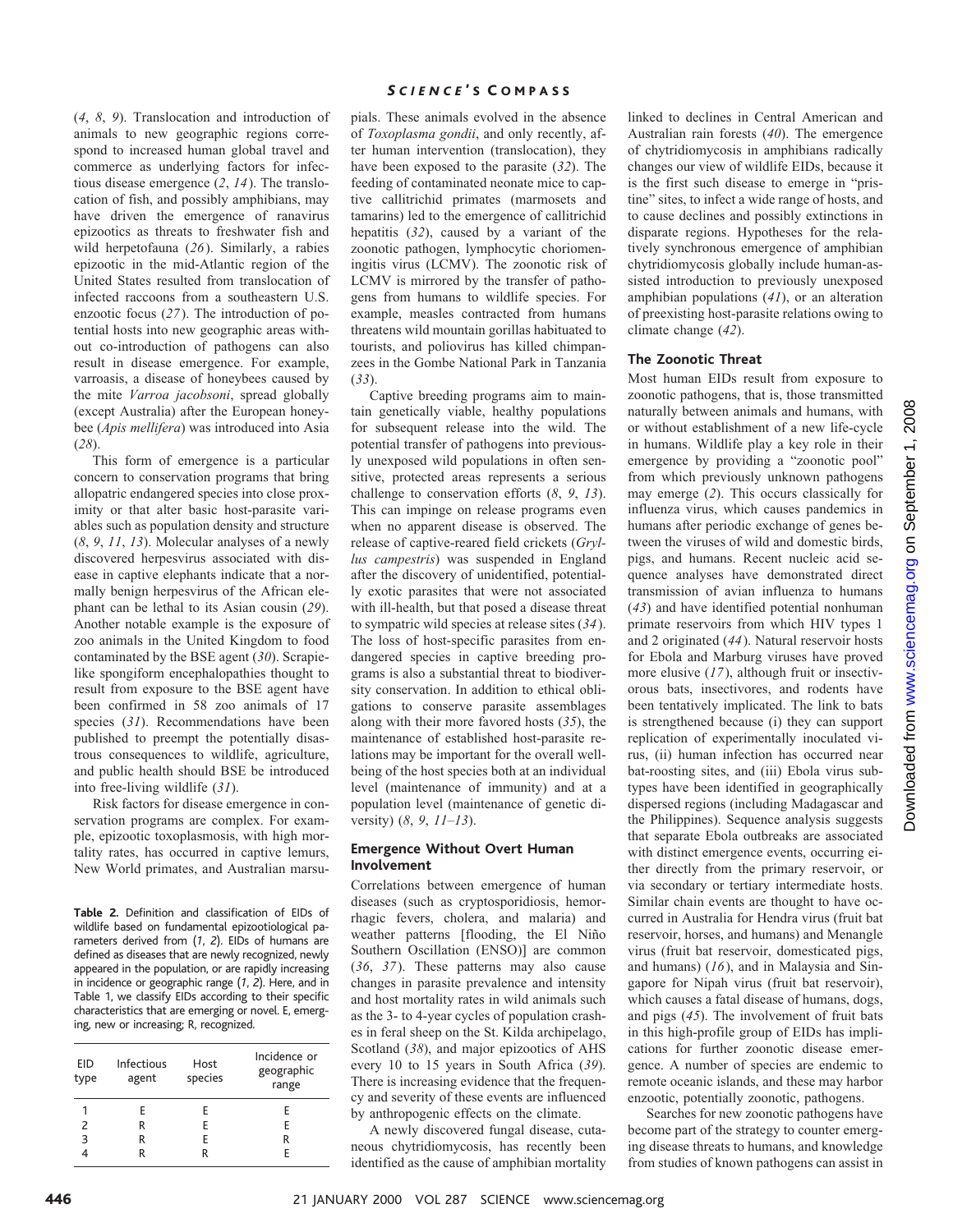#### *S CIENCE* ' S C OMPASS

this surveillance. Telford *et al.* (*46*) compared guilds of deer tick-transmitted zoonotic pathogens in Eurasian *Ixodes* spp. ticks with those described from America and discovered a novel flavivirus, "deer tick virus," related to the virulent Powassan virus. This work showed similar host-parasite guilds in wildlife host-vector assemblages separated since the Pleistocene, and has important implications for future targeting of surveillance efforts.

#### **"Pathogen Pollution": Implications for Global Biodiversity**

One of the costs of human domination of the Earth's ecosystem is increasing global biogeographical homogeneity caused by the widespread introduction of nonnative flora and fauna into new areas (*14*, *47*). This anthropogenic form of invasion, sometimes termed "biological pollution" (*14*, *47*, *48*) has caused loss of biodiversity globally, particularly on oceanic islands (*49*).

Similar loss of biodiversity occurs when disease is introduced into naïve populations. The introduction of smallpox, typhus, and measles by the conquistadors in the 15th and 16th centuries resulted in catastrophic depopulation and 50 million deaths among native South Americans (*4*). A number of epizootiological equivalents of these "first-contact" depopulations have occurred, but considering the global scale of anthropogenic domestic and feral animal introduction, their true extent has probably been grossly underestimated. MacPhee and Marx (*50*) implicate the introduction of infectious diseases in the striking loss of biodiversity after human colonization of continental landmasses and large islands over the past 40,000 years, including many of the Pleistocene megafaunal extinctions. If pathogens have been introduced on a global scale within recent human history, how many wildlife diseases currently considered native actually originated from these introduction events? Anthropogenic introduction of exotic pathogens, which we term here pathogen pollution (human-mediated pathogen invasion), is implicated in many wildlife EIDs listed in Table 1, often acting in consort with spill-over events to drive emergence.

Pathogen pollution poses a substantial threat to global biodiversity. First, it has the potential to cause catastrophic depopulation of the new and naïve host population. Second, when introduced diseases become enzootic, initial declines may be followed by chronic population depression, and if the threshold host density for disease transmission is lowered, local extinction may occur. In some cases, the success of invading host species may be enhanced by parasite-mediated competition ("apparent competition") due to the impact of co-introduced diseases on resident species (*10*). Disease co-introduction may also impact humans, either directly (Marburg virus importation into Germany) or via effects on domesticated animals (the introduction of AHS into Spain with zebra).

Although there are numerous examples of disease emergence after pathogen introduction (Table 1), there undoubtedly are many more that have not been identified as such. For example, the decline of red squirrels in Britain, recorded since 1900, may have been caused by a parapoxvirus transmitted from introduced grey squirrels in which it is benign (*51*). Whether the pathogen was co-introduced to Britain with the grey squirrel, or whether the establishment of this reservoir host in Britain led to an increased exposure of red squirrels to a preexisting pathogen, is unknown.

The mechanics of pathogen pollution involve international traffic in agricultural materials, domesticated animals, food crops, and timber, and in biologically contaminated wastes such as landfill and ballast water (*47*, *48*). Global hotspots of biodiversity and wilderness sites such as the Galápagos and Antarctica are not exempt (*52*). Evidence of introduced disease in Antarctic wildlife (antibodies to the domestic chicken pathogen, infectious bursal disease virus, in Antarctic penguins) has prompted legislation to maintain stricter controls against pathogen pollution (*52*).

The impact of pathogen pollution may be augmented by secondary or "knock-on" effects that are difficult to predict. High mortality of rabbits after the introduction of myxomatosis in the United Kingdom caused population declines in stoats, buzzards, and owls (*4*). Myxomatosis also led to local extinction of the endangered large blue butterfly, by reducing grazing pressure on heathlands which, in turn, removed the habitat for an ant species that assists developing butterfly larvae (*12*). The effect on rain forest ecology after disease-mediated local extinction of multispecies amphibian assemblages is yet to be assessed, but is likely to be substantial (*41*).

Vitousek *et al.* (*47*) suggest that introduction of alien species is the next most important cause of extinction to habitat loss. The introduction of pathogens might achieve a similar status. Introduced diseases have been implicated in the local extinction of a number of species (*7–11*, *18*, *24*, *25*) and the global (species) extinction of Hawaiian birds (*53*), the thylacine (*11*), Mascarene reptiles (*49*), Pleistocene megafauna (*50*), and others. In the first definitively proven example of extinction by infection, a microsporidian parasite extirpated the captive remnant population of the Polynesian tree snail, *Partula turgida* (*54*). Thus, the 20 or so other species of *Partula* occurring solely in captivity may be at greater risk of extinction than previously

thought. This case highlights the inherent problems parasites present to the conservation community, in which there is reliance on captive propagation and reintroduction as a safeguard against extinction. Global extinction as a secondary effect of disease occurred after mass mortality of the eel grass (*Zostera marina*) on the U.S. Atlantic seaboard caused by the slime mold *Labyrinthula zosterae*. Here, a *Z. marina* eelgrass-specific limpet, *Lottia alveus*, was driven to extinction after more than 90% loss of its habitat (*55*). These two cases also highlight the consequences of ignoring diseases of invertebrates, which are the most speciose form of life (*47*) and are crucial components of most ecosystems.

#### **Perspectives**

There is a clear economic cost of wildlife EIDs. For example, in 1994, postexposure prophylaxis for 665 people who had potential contact with a single rabid kitten in a pet store in New Hampshire cost \$1.1 million, and it has been estimated that the economic burden of Lyme disease treatment in the United States may be around \$500 million per annum (*56*). The cost of importing AHS into Spain was estimated at \$20 million (*23*). In Australia, a recent epizootic of pilchards reduced fisheries production by around A\$12 million over 3 years (*57*). The economic impacts of zoonotic EIDs may be difficult to predict and may have complex consequences. For example, the recent proposal to ban blood donation in the United States by persons who have spent longer than 6 months cumulatively in the United Kingdom during 1980–96 and are considered as potential carriers of the BSE agent, will reduce the U.S. blood supply by 2.2% (*58*). The cost of introduced disease to human, livestock, and crop plant health is over \$41 billion per year in the United States (*48*). Although the value of biodiversity and significance of disease threats can be calculated (*59*), the cost of global biodiversity loss due to disease is yet to be assessed. wherewe are expected by science with the set of the control in the set of the set of the set of the set of the set of the set of the set of the set of the set of the set of the set of the set of the set of the set of the

There are few regulations concerning exotic disease threats to wild animals, and few systems for surveillance are in place. Current measures for the detection and control of human and livestock EIDs are inadequate for the identification of similar threats to wildlife. The conservation community has drawn up guidelines to prevent the release of animals carrying exotic pathogens to novel areas (*8*, *9*). These recommendations are currently underused: of almost 700 terrestrial vertebrate translocations (within conservation programs) per year between 1973 and 1986 in the United States, Australia, Canada, and New Zealand, 24% occurred without any disease screening, and fewer than 25% involved investigations into causes of death of the translocated animals (*60*).

Future strategies for wildlife EID surveil-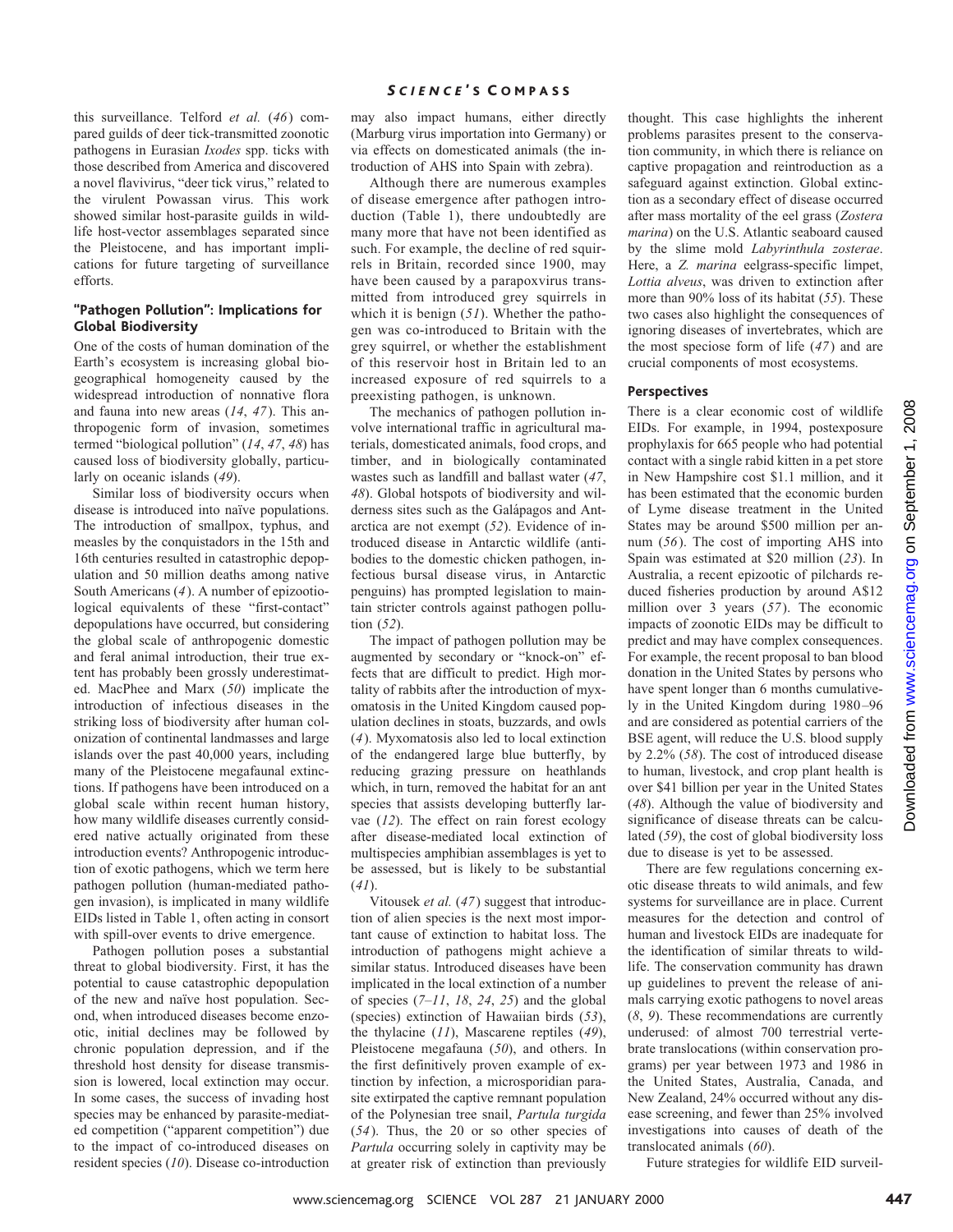lance and control may adapt techniques now used to study EIDs of humans and domestic animals such as satellite imaging, used in analyzing ENSO-related cholera outbreaks and forecasting ENSO-related Rift Valley fever epidemics (*37*). An increasing use of moderated Internet newsgroups in rapidly disseminating quality information on outbreaks is evident, and some (ProMED, *61*) regularly include data on plant and wildlife EIDs. Control measures for wildlife EIDs have largely been attempted as part of a strategy to prevent spread to humans (rabies control) or domesticated animals (culling of wildlife reservoir hosts). Recent attempts to control wild dog rabies by vaccination of domesticated dogs adjacent to the Serengeti National Park, and the vaccination of mountain gorillas against measles and of chimpanzees against poliovirus suggest a growing trend (*25*, *34*). Woodroffe (*9*) predicted an increasing role of population management, building on modeling studies (*13*, *20*), as an alternative, or complement, to direct veterinary intervention.

Important ethical differences exist between domesticated animal and human EIDs, where many diseases are notifiable and control measures easily conducted, and wildlife EIDs, for which few notifiable diseases exist and control is often politicized and underfunded. New initiatives are required. Mc-Sweegan (*62*) proposed that infectious disease impact plans be submitted for large-scale developmental projects. Similarly, wildlife disease impact plans could be incorporated into environmental impact statements. In addition, ecological studies, which have demonstrated the extent of parasite influence on community structure and biodiversity via host population regulation and apparent competition (*10*), may also allow prediction of the combination of parasite, host, and environmental parameters most likely to lead to disease emergence.

Future research on wildlife EIDs will need to adopt a multidisciplinary approach to identify underlying causes and to control their spread. Efforts to increase surveillance for known pathogens and to identify previously unknown infectious agents will be increased. Investigations into the ecology, pathology, and population biology of host-parasite systems will be approached from individual, population, and environmental perspectives. This integrative approach has been successfully applied to human EIDs (*16*, *63*) and wildlife EIDs that threaten public or domestic animal health (*27*, *20*). For wildlife EIDs this integration will involve a synthesis of both classical and cutting edge technologies from diverse disciplines.

#### **References and Notes**

1. J. Lederberg, R. E. Shope, S. C. Oakes Jr., Eds., *Emerging Infections: Microbial Threats to Health in the United States* (Institute of Medicine*,* National Academy

#### *S CIENCE* ' S C OMPASS

Press, Washington, DC, 1992); B. W. J. Mahy and F. A. Murphy, in *Topley and Wilson's Microbiology and Microbial Infections*, vol. 1, *Virology*, B. W. J. Mahy and L. Collier, Eds. (Arnold, London, 1997), chap. 47; S. Binder *et al.*, *Science* **284**, 1311 (1999).

- 2. S. S. Morse, in *Emerging Viruses*, S. S. Morse, Ed. (Oxford Univ. Press, New York, 1993), chap. 2; R. M. Krause, *J. Infect. Dis*. **170**, 265 (1994).
- 3. Marine EIDs are dealt with in a parallel paper: C. D. Harvell *et al*., *Science* **285**, 1505 (1999).
- 4. Noninfectious emerging diseases of wildlife and emerging plant diseases are not reviewed here. R. M Anderson and R. M. May [*Philos. Trans. R. Soc. London Ser. B* **314**, 533 (1986)] give notable examples of plant diseases that could be considered emerging using the criteria in (*1*, *2*).
- 5. An expanded version of Table 1 (Web table 1) is available to *Science* Online subscribers at www. sciencemag.org/feature/data/1041321.shl.
- 6. W. Plowright, *Symp. Zool. Soc. London* **50**, 1 (1982); A. P. Dobson and P. J. Hudson, *Trends Ecol. Evol.* **1**, 11 (1986).
- 7. T. Thorne and E. S. Williams, *Conserv. Biol.* **2**, 66 (1988).
- 8. K. L. Viggers, D. B. Lindenmayer, D. M. Spratt, *Wildl. Res.* **20**, 687 (1993); M. H. Woodford, *J. Zoo Wildl. Med.* **24**, 265 (1993); A. A. Cunningham, *Conserv. Biol.* **10**, 349 (1996).
- 9. R. Woodroffe, *Anim. Conserv.* **2**, 185 (1999).
- 10. R. M. Anderson and R. M. May, *Nature* **280**, 361 (1979); P. Hudson and J. Greenman, *Trends Ecol. Evol.* **13**, 387 (1998); D. M. Tompkins and M. Begon, *Parasitol. Today* **15**, 311 (1999).
- 11. H. McCallum and A. Dobson, *Trends Ecol. Evol.* **10**, 190 (1995).
- 12. A. P. Dobson and R. M. May, in *Conservation Biology: The Science of Scarcity and Diversity*, M. Soule´ Ed. (Sinauer, Sunderland, MA, 1986), chap. 16.
- 13. R. M. May, *Conserv. Biol.* **2**, 28 (1988); A. M. Lyles and A. P. Dobson, *J. Zoo Wildl. Med.* **24**, 315 (1993); M. E. Scott, *Conserv. Biol.* **2**, 40 (1988); L. A. Real, *Bioscience* **46**, 88 (1996); G. Hess, *Ecology* **77**, 1617 (1996).
- 14. Causal themes underlying the emergence of human EIDs are closely paralleled by factors driving the emergence of wildlife EIDs (for example, international travel is paralleled by the international movement of livestock and other animals). The "globalization" of agriculture, trade and human population movements [D. P. Fidler, *Emerg. Infect. Dis.* **2**, 77 (1996); A. J. McMichael *et al.*, *Bioscience* **49**, 206 (1999)] can be equated, for wildlife EIDs, with increasing biogeographical homogeneity resulting from human influence on ecosystems [S. L. Pimm *et al.*, *Science* **269**, 347 (1995)].
- 15. S. J. Schrag and P. Wiener, *Trends Ecol. Evol.* **10**, (1995).
- 16. K. Murray *et al.*, *Science* **268**, 94 (1995); J. S. Mackenzie, *Emerg. Infect. Dis.* **5**, 1 (1999).
- 17. H.-D. Klenk, Ed., *Curr. Top. Microbiol. Immunol.* **235** (1999); T. P. Monath, *J. Infect. Dis.* **179**, S127 (1999); H. Leirs *et al.*, *J. Infect. Dis.* **179**, S155 (1999); M. Hagmann, *Science* **286**, 654 (1999).
- 18. D. W. Macdonald, *Nature* **360**, 633 (1992); K. A. Alexander, P. W. Kat, L. A. Munson, A. Kalake, M. J. G. Appel, *J. Zoo Wildl. Med.* **27**, 426 (1996).
- 19. J. K. Kirkwood, *Vet. Rec.* **142**, 468 (1998); T. W. Pennycott *et al.*, *Vet. Rec.* **143**, 155 (1998); J. R. Fischer, D. E. Stallknecht, M. P. Luttrell, A. A. Dhondt, K. A. Converse, *Emerg. Infect. Dis.* **3**, 69 (1997).
- 20. A. Dobson and M. Meagher, *Ecology* **77**, 1026 (1996); M. E. Meyer and M. Meagher, *J. Wildl. Dis.* **31**, 579 (1995).
- 21. A. G. Barbour and D. Fish, *Science* **260**, 1610 (1993). 22. D. Spratt, *Int. J. Parasitol.* **28**, 925 (1998); G. C. Cook, *J. R. Soc. Med.* **85**, 688 (1992); J. McCurry, *Lancet*
- **350**, 1825 (1997); P. R. Epstein, *Lancet* **351**, 1737 (1998). 23. D. G. A. Meltzer, *J. Zoo Wildl. Med.* **24**, 237 (1993);
- P. S. Mellor and J. Boorman, *Ann. Trop. Med. Parasitol.* **89**, 1 (1995).
- 24. J. R. Ginsberg, G. M. Mace, S. Albon, *Proc. R. Soc. London Ser. B*. **262**, 221 (1995); M. E. Roelke-Parker *et al.*, *Nature* **379**, 441 (1996); K. Laurenson, *Anim. Conserv.* **1**, 273 (1998).
- 25. P. W. Kat, K. A. Alexander, J. S. Smith, L. Munson, *Proc.*

*R. Soc. London Ser. B*. **262**, 229 (1995); S. Cleaveland, *Trans. R. Soc. Trop. Med. Hyg.* **92**, 131 (1998); S. Cleaveland and C. Dye, *Parasitology* **111**, S33 (1995).

- 26. A. A. Cunningham *et al.*, *Philos. Trans. R. Soc. London Ser. B* **351**, 1529 (1996); J. K. Jancovich, E. W. Davidson, J. F. Morado, B. L. Jacobs, J. P. Collins, *Dis. Aquat. Org.* **31**, 161 (1997); R. J. Whittington, C. Kearns, A. D. Hyatt, S. Hengstberger, T. Rutzou, *Austral. Vet. J.* **73**, 112 (1996); R. P. Hedrick and T. S. McDowell, *Vet. Res.* **26**, 423 (1995).
- 27. C. E. Rupprecht, J. S. Smith, M. Fekadu, J. E. Childs, *Emerg. Infect. Dis.* **1**, 107 (1995).
- 28. B. P. Oldroyd, *Trends Ecol. Evol.* **14**, 312 (1999).
- 29. L. K. Richman *et al.*, *Science* **283**, 1171 (1999).
- 30. J. Collinge *et al.*, *Nature* **383**, 685 (1996); R. M. Anderson *et al.*, *Nature* **382**, 779 (1996); M. E. Bruce *et al.*, *Nature* **389**, 498 (1997).
- 31. J. K. Kirkwood and A. A. Cunningham, *Proc. Am. Assoc. Zoo Vet.* 26 (1992); J. K. Kirkwood and A. A. Cunningham, in *Zoo & Wild Animal Medicine*, *Current Therapy 4*, M. E. Fowler and R. E. Miller, Eds. (Saunders, Philadelphia, 1999), pp. 662–663; N. Bons *et al.*, *Proc. Natl. Acad. Sci.*, *U.S.A.* **96**, 4046 (1999); J. K. Kirkwood and A. A. Cunningham, paper presented at the World Veterinary Congress, Lyon, France, 23 to 26 September 1999, in press.
- 32. A. A. Cunningham, D. Buxton, K. M. Thomson, *J. Comp. Pathol.* **107**, 207 (1992); J. K. Frenkel, *Am. Zool.* **29**, 455 (1989); C. Pertz, R. R. Dubielzig, D. S. Lindsay, *J. Zoo Wildl. Med.* **28**, 491 (1997); R. J. Montali *et al.*, *Am. J. Pathol.* **148**, 1141 (1995).
- 33. J. M. Hime *et al.*, *Vet. Rec.* **97**, 392 (1975); T. M. Butynski and J. Kalina, in *Conservation of Biological Resources*, E. J. Milner-Gulland and R. Mace, Eds. (Blackwell Science, Oxford, 1998), pp. 294–313; J. Goodall, *In the Shadow of Man* (Weidenfeld & Nicholson, London, rev. ed., 1988), pp. 214–224.
- 34. A. A. Cunningham, *Mem. Mus. Victoria* **56**, 647 (1997).
- 35. E. A. Harris, *Parasitology* **87**, R29 (1983); D. A. Windsor, *Nature* **348**, 104 (1990); N. E. Stork and C. H. C. Lyal, *Nature* **366**, 307 (1993); M. E. Gompper and E. S. Williams, *Conserv. Biol.* **12**, 730 (1998).
- 36. J. K. Griffiths, *Adv. Parasitol.* **40**, 37 (1998).
- 37. R. T. Trevejo *et al.*, *J. Infect. Dis.* **178**, 1457 (1998); J. M. Bouma, *JAMA* **278**, 1772 (1997); T. J. Doyle, R. T. Bryan, C. J. Peters, *Infect. Dis. Clin. N. Am.* **12**, 95 (1998); R. R. Colwell, *Science* **274**, 2025 (1996); K. J. Linthicum *et al.*, *Science* **285**, 397 (1999).
- 38. B. T. Grenfell *et al.*, *Nature* **394**, 674 (1998).
- 39. M. Baylis, P. S. Mellor, R. Meiswinkel, *Nature* **397**, 574 (1999). 40. L. Berger *et al.*, *Proc. Natl. Acad. Sci. U.S.A.* **95**, 9031
- (1998); V. Morrell, *Science* **284**, 728 (1999).
- 41. P. Daszak *et al.*, *Emerg. Infect. Dis.* **85**, 735 (1999). 42. J. A. Pounds, M. P. L. Fogden, J. H. Campbell, *Nature* **398**, 611 (1999).
- 43. K. Subbarao *et al.*, *Science* **279**, 393 (1998).
- 44. F. Gao *et al.*, *Nature* **397**, 385 (1999).
- 45. N. I. Paton *et al.*, *Lancet* **354**, 1253 (1999); K. B. Chua *et al.*, *Lancet* **354**, 1257 (1999); J. Aziz *et al.*, paper presented at the 11th International Congress of Virology, Sydney, Australia, 9–13 August, 1999.
- 46. S. R. Telford *et al.*, *Emerg. Infect. Dis.* **3**, 165 (1997); G. D. Ebel *et al.*, *Emerg. Infect. Dis.* **5**, 570 (1999).
- 47. P. M. Vitousek *et al.*, *Am. Sci.* **84**, 468 (1996); P. M. Vitousek *et al.*, *Science* **277**, 494 (1997).
- 48. D. Pimentel, L. Lach, R. Zuniga, D. Morrison, *Bioscience*, in press; D. M. Bartley, *Rev. Sci. Tech. Off. Int. Epizoot.* **15**, 387 (1996).
- 49. D. W. Steadman, *Science* **267**, 1123 (1995); G. H. Rodda, T. H. Fritts, D. Chiszar, *Bioscience* **47**, 565 (1997); A. S. Cheke, in *Studies of Mascarene Island Birds*, A. W. Diamond, Ed. (Cambridge Univ. Press, Cambridge, UK, 1987), chap. 1.
- 50. R. D. E. MacPhee and P. A. Marx, in *Natural Change and Human Impact in Madagascar*, S. M. Goodman and B. D. Patterson, Eds. (Smithsonian Institution Press, Washington, DC, 1997), chap. 7.
- 51. A. W. Sainsbury, P. Nettleton, J. Gurnell, in *The Conservation of Red Squirrels*, Sciurus vulgaris *L.*, J. Gurnell and P. W. W. Lurz, Eds. (Peoples Trust for Endangered Species, London, 1997), pp. 105–108.
- 52. *Symposium on Invasive Species on Oceanic Islands*, Galápagos Conservation Trust, Shaftsbury, Dorset,